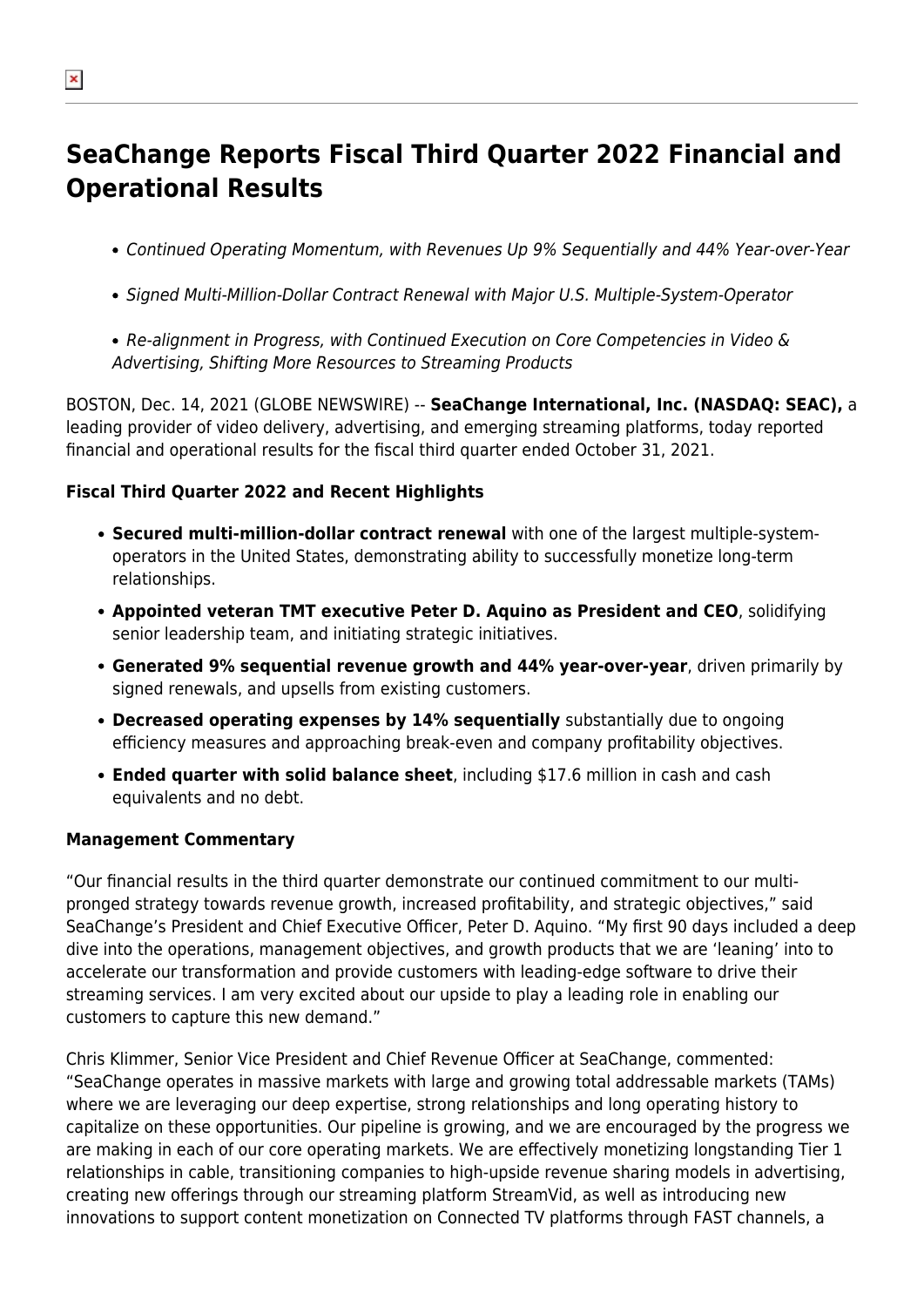product initiative that we branded Xstream."

Aquino added: "SeaChange is in an increasingly strong operating position with \$17.6 million in cash and no debt, a lean cost structure and growing revenue. My thorough assessment of our business not only reaffirmed but strengthened my belief that our company's technology platform has significant value, which we are seeking to maximize through both organic and inorganic growth opportunities. Longer term, we believe our continued execution on our strategic plan will drive scale, capture market share, and create even greater value for both our customers and stockholders."

# **Fiscal Third Quarter 2022 Financial Results**

- Total revenue was \$7.2 million, compared to \$6.5 million in the second quarter of fiscal 2022. Product revenue was \$3.5 million (or 49% of total revenue), an improvement compared to \$2.7 million (or 41% of total revenue) in the second quarter of fiscal 2022. Service revenue was \$3.6 million (or 51% of total revenue) compared to \$3.8 million (or 59% of total revenue) in the second quarter of fiscal 2022.
- Gross profit was \$3.7 million (or 52% of total revenue), compared to \$4.1 million (or 63% of total revenue) in the second quarter of fiscal 2022.
- Total non-GAAP operating expenses were \$5.1 million, an improvement compared to non-GAAP operating expenses of \$5.4 million in the second quarter of fiscal 2022.
- GAAP loss from operations totaled \$2.0 million, an improvement compared to a GAAP loss from operations of \$2.5 million in the second quarter of fiscal 2022.
- GAAP net loss totaled \$2.1 million, or \$(0.04) per basic share, a decrease from GAAP net income of \$0.2 million, or \$0.00 per fully diluted share, in the second quarter of fiscal 2022.
- Non-GAAP loss from operations totaled \$1.4 million, or \$(0.03) per basic share, compared to non-GAAP loss from operations of \$1.3 million, or \$(0.03) per basic share, in the second quarter of fiscal 2022.
- Ended the quarter with cash and cash equivalents of \$17.6 million and no debt.

## **Conference Call**

SeaChange will host a conference call today (December 14, 2021) at 5:00 p.m. Eastern time (2:00 p.m. Pacific time) to discuss these results.

SeaChange executive management will host the call, followed by a question-and-answer period.

U.S. dial-in number: 877-407-8037 International number: 201-689-8037 Meeting Number: 13725442

Please call the conference telephone number approximately 10 minutes prior to the start time. An operator will register your name and organization. If you have any difficulty connecting with the conference call, please contact Gateway Group at 949-574-3860.

The conference call will be broadcast live and available for replay here and via the investor relations section of SeaChange's website.

## **About SeaChange International, Inc.**

SeaChange International (NASDAQ: SEAC) is a trusted provider of streaming video services, cable TV broadcast platforms and advanced advertising insertion technology. The company partners with operators, broadcasters and content owners worldwide to help them deliver the highest quality video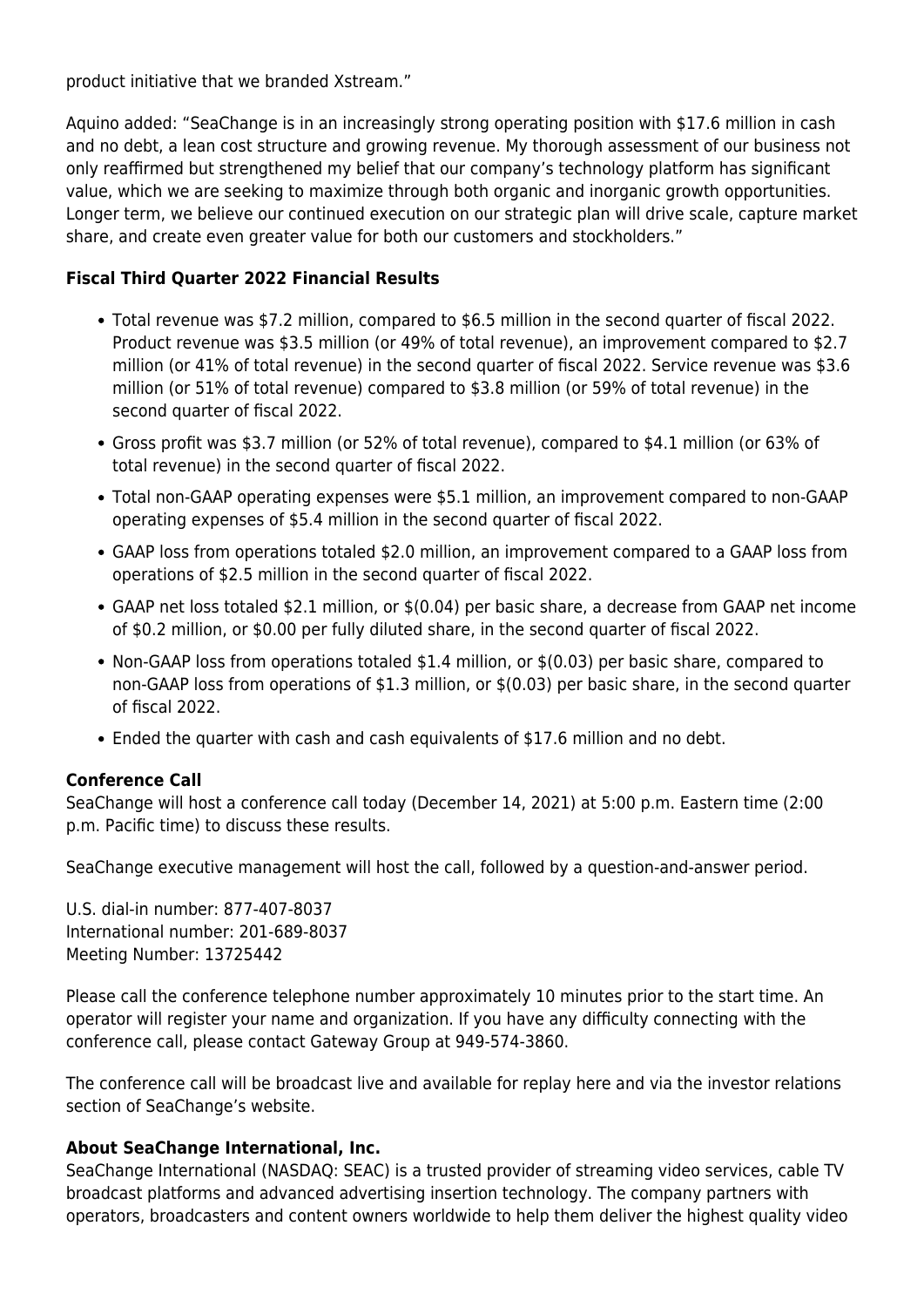experience to consumers. Its StreamVid premium streaming platform enables operators and content owners to cost-effectively launch and grow a direct-to-consumer service to manage, curate and monetize their content as well as form a direct relationship with their subscribers. SeaChange enjoys a rich heritage of nearly three decades of video hardware, software and advertising technology.

#### **Safe Harbor Provision**

Certain statements in this press release may constitute "forward-looking statements" within the meaning of the United States Private Securities Litigation Reform Act of 1995, as amended to date. Forward-looking statements can be identified by words such as "may," "might," "will," "should," "could," "expects," "plans," "anticipates," "believes," "seeks," "intends," "estimates," "predicts," "potential" or "continue," the negative of these terms and other comparable terminology. Examples of forward-looking statements include, among others, statements we make regarding the Company's ability to grow its revenue pipeline, execute its strategic plan and the benefits of its strategic plan, including driving scale, capturing market share, and creating even greater value for both our customers and stockholders; and other statements that are not purely statements of historical fact. These forward-looking statements are made on the basis of the current beliefs, expectations, and assumptions of the management of the Company and are subject to a number of known and unknown risks and significant business, economic and competitive uncertainties that could cause actual results to differ materially from what may be expressed or implied in these forward-looking statements. Risks that could cause actual results to differ include, but are not limited to: the impact of COVID-19 on our business and the economies in which we operate; the continued spending by the Company's customers on video solutions and services and expenses we may incur in fulfilling customer arrangements; the manner in which the multiscreen video and over-the-top markets develop; the Company's ability to compete in the software marketplace; the loss of or reduction in demand, or the return of product, by one of the Company's large customers or the failure of revenue acceptance criteria in a given fiscal quarter; the cancellation or deferral of purchases of the Company's products; any decline in demand or average selling prices for our products and services; failure to achieve our financial forecasts due to inaccurate sales forecasts or other factors, including due to expenses we may incur in fulfilling customer arrangements; the impact of our cost-savings and restructuring programs; the Company's ability to manage its growth; the risks associated with international operations; the ability of the Company to use its net operating losses, including the potential impact on these losses resulting from the Coronavirus Aid, Relief, and Economic Security (CARES) Act; the impact of changes in the market on the value of our investments; changes in the regulatory environment; and other risks that are described in further detail in the Company's reports filed from time to time with the Securities and Exchange Commission (SEC), which are available at the SEC's website at http://www.sec.gov, including but not limited to, such information appearing under the caption "Risk Factors" in the Company's Annual Report on Form 10-K. Any forward-looking statements should be considered in light of those risk factors. The Company cautions readers that such forwardlooking statements speak only as of the date they are made. The Company disclaims any intent or obligation to publicly update or revise any such forward-looking statements to reflect any change in Company expectations or future events, conditions or circumstances on which any such forwardlooking statements may be based, or that may affect the likelihood that actual results may differ from those set forth in such forward-looking statements.

## **SeaChange Contact:**

Matt Glover and Jeff Grampp, CFA Gateway Group, Inc. 949-574-3860 SEAC@gatewayir.com

**SeaChange International, Inc.**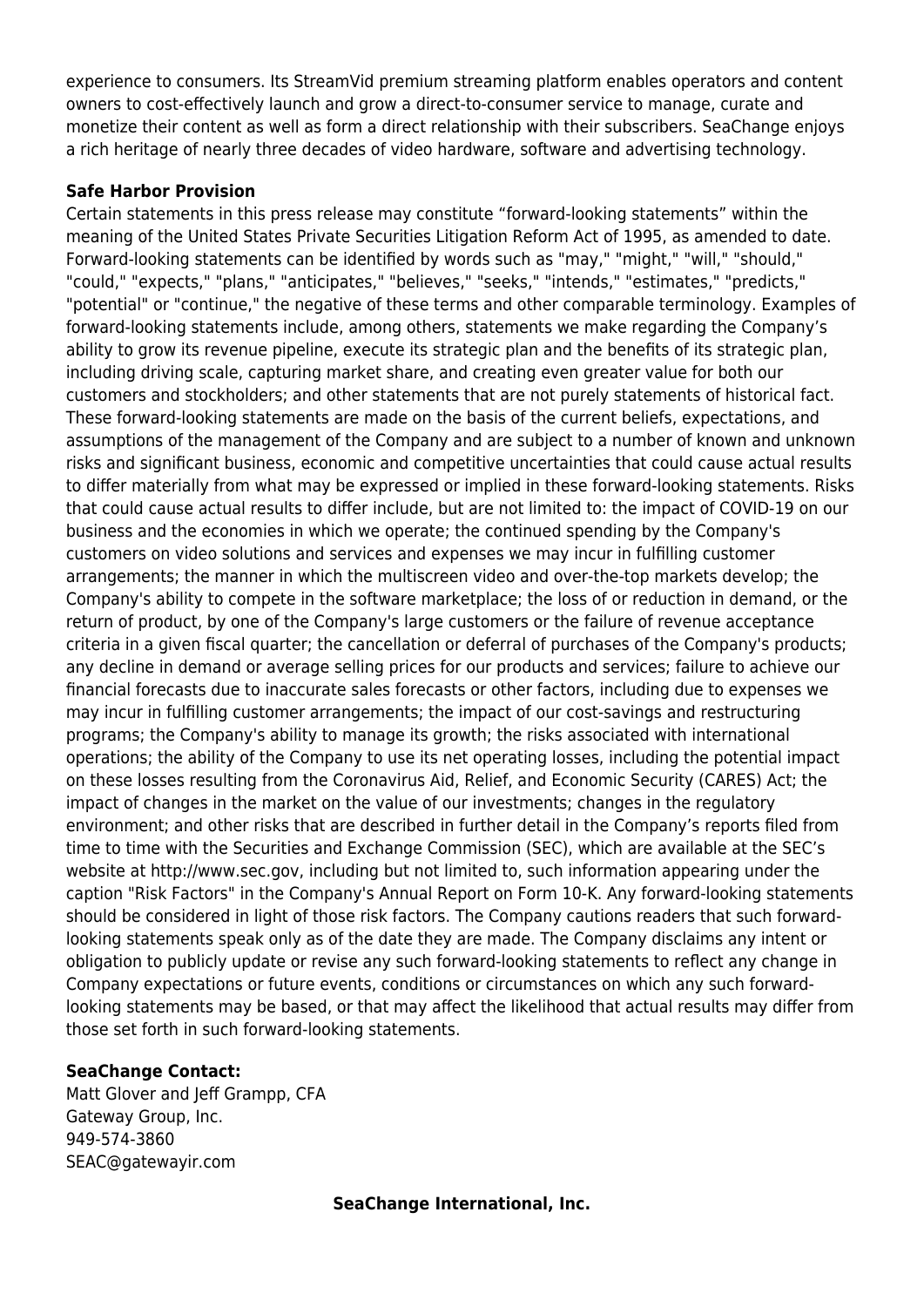# **Condensed Consolidated Balance Sheets (Unaudited, amounts in thousands)**

|                                                   | October 31,<br>2021 | January 31,<br>2021 |
|---------------------------------------------------|---------------------|---------------------|
| <b>Assets</b>                                     |                     |                     |
| Cash and cash equivalents                         | \$<br>17,551        | \$<br>5,856         |
| Marketable securities                             |                     | 252                 |
| Accounts and other receivables, net               | 5,374               | 6,050               |
| Unbilled receivables                              | 15,146              | 15,699              |
| Prepaid expenses and other current assets         | 2,553               | 4,372               |
| Property and equipment, net                       | 512                 | 605                 |
| Goodwill and intangible assets, net               | 10,479              | 11,849              |
| Other assets                                      | 2,900               | 5,725               |
| Total assets                                      | \$<br>54,515        | \$<br>50,408        |
| <b>Liabilities and Stockholders' Equity</b>       |                     |                     |
| Accounts payable and other liabilities            | \$<br>6,861         | \$<br>10,172        |
| Deferred revenue                                  | 3,009               | 5,394               |
| Deferred tax liabilities and income taxes payable | 784                 | 888                 |
| Promissory note                                   |                     | 2,413               |
| <b>Total liabilities</b>                          | 10,654              | 18,867              |
| Total stockholders' equity                        | 43,861              | 31,541              |
| Total liabilities and stockholders' equity        | \$<br>54,515        | \$<br>50,408        |

## **SeaChange International, Inc. Consolidated Statements of Operations (Unaudited, amounts in thousands, except per share data)**

|                       | <b>For the Three Months</b><br><b>Ended October 31,</b> |       |    |       |    | <b>For the Nine Months</b><br><b>Ended October 31,</b> |    |        |
|-----------------------|---------------------------------------------------------|-------|----|-------|----|--------------------------------------------------------|----|--------|
|                       |                                                         | 2021  |    | 2020  |    | 2021                                                   |    | 2020   |
| Revenue:              |                                                         |       |    |       |    |                                                        |    |        |
| Product               | \$                                                      | 3,511 | \$ | 1,048 | \$ | 7,840                                                  | \$ | 5,212  |
| Service               |                                                         | 3,640 |    | 3,918 |    | 10,903                                                 |    | 11,664 |
| Total revenue         |                                                         | 7,151 |    | 4,966 |    | 18,743                                                 |    | 16,876 |
| Cost of revenue:      |                                                         |       |    |       |    |                                                        |    |        |
| Product               |                                                         | 1,609 |    | 435   |    | 2,708                                                  |    | 2,803  |
| Service               |                                                         | 1,830 |    | 1,755 |    | 5,375                                                  |    | 6,974  |
| Total cost of revenue |                                                         | 3,439 |    | 2,190 |    | 8,083                                                  |    | 9,777  |
| Gross profit          |                                                         | 3,712 |    | 2,776 |    | 10,660                                                 |    | 7,099  |
| Operating expenses:   |                                                         |       |    |       |    |                                                        |    |        |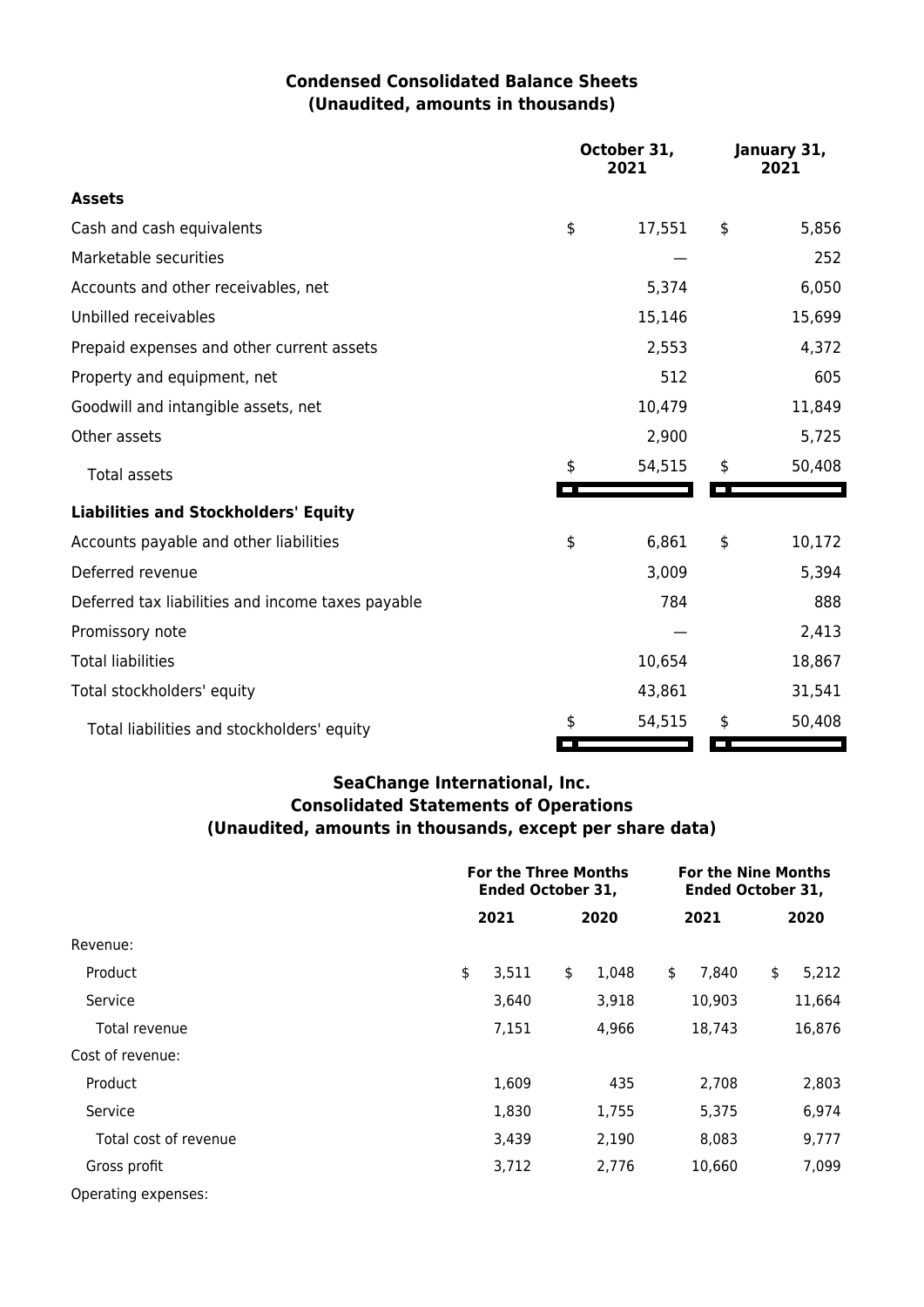| Research and development                            | 2,090          | 3,024          | 6,971          |    | 10,550     |  |
|-----------------------------------------------------|----------------|----------------|----------------|----|------------|--|
| Selling and marketing                               | 1,449          | 1,636          | 4,472          |    | 5,490      |  |
| General and administrative                          | 2,110          | 2,636          | 6,897          |    | 7,057      |  |
| Severance and restructuring costs                   | 75             | 53             | 646            |    | 1,082      |  |
| Total operating expenses                            | 5,724          | 7,349          | 18,986         |    | 24,179     |  |
| Loss from operations                                | (2,012)        | (4,573)        | (8,326)        |    | (17,080)   |  |
| Other expense, net                                  | (67)           | (499)          | (83)           |    | (334)      |  |
| Gain on extinguishment of debt                      |                |                | 2,440          |    |            |  |
| Loss before income taxes                            | (2,079)        | (5,072)        | (5,969)        |    | (17, 414)  |  |
| Income tax provision (benefit)                      | 26             | 45             | (23)           |    | (21)       |  |
| Net loss                                            | \$<br>(2, 105) | (5, 117)       | \$<br>(5,946)  | \$ | (17, 393)  |  |
| Net loss per share, basic                           | \$<br>(0.04)   | \$<br>(0.14)   | \$<br>(0.13)   | \$ | (0.46)     |  |
| Net loss per share, diluted                         | \$<br>(0.04)   | \$<br>(0.14)   | \$<br>(0.13)   | \$ | (0.46)     |  |
| Weighted average common shares outstanding, basic   | 49,040         | 37,556         | 46,334         |    | 37,436     |  |
| Weighted average common shares outstanding, diluted | 49,040         | 37,556         | 46,334         |    | 37,436     |  |
| Comprehensive loss:                                 |                |                |                |    |            |  |
| Net loss                                            | \$<br>(2, 105) | \$<br>(5, 117) | \$<br>(5,946)  |    | \$(17,393) |  |
| Other comprehensive (loss) income, net of tax:      |                |                |                |    |            |  |
| Foreign currency translation adjustment             | (291)          | (143)          | (649)          |    | 1,498      |  |
| Unrealized (losses) gains on marketable securities  |                | (33)           | 1              |    | (37)       |  |
| Total other comprehensive (loss) income             | (291)          | (176)          | (648)          |    | 1,461      |  |
| Comprehensive loss                                  | \$<br>(2, 396) | \$<br>(5, 293) | \$<br>(6, 594) |    | (15, 932)  |  |

# **SeaChange International, Inc. Consolidated Statements of Cash Flows (Unaudited, amounts in thousands)**

|                                                                                                    | <b>For the Nine Months Ended</b><br>October 31, |              |           |  |  |  |  |  |
|----------------------------------------------------------------------------------------------------|-------------------------------------------------|--------------|-----------|--|--|--|--|--|
|                                                                                                    |                                                 | 2021         | 2020      |  |  |  |  |  |
| <b>Cash flows from operating activities:</b>                                                       |                                                 |              |           |  |  |  |  |  |
| Net loss                                                                                           | \$                                              | $(5,946)$ \$ | (17, 393) |  |  |  |  |  |
| Adjustments to reconcile net loss to net cash used in operating<br>activities:                     |                                                 |              |           |  |  |  |  |  |
| Depreciation and amortization expense                                                              |                                                 | 1,098        | 1,105     |  |  |  |  |  |
| Loss on disposal of fixed assets                                                                   |                                                 | 75           |           |  |  |  |  |  |
| Gain on write-off of operating lease right-of-use assets and liabilities<br>related to termination |                                                 | (328)        |           |  |  |  |  |  |
| Gain on extinguishment of debt                                                                     |                                                 | (2, 440)     |           |  |  |  |  |  |
| Recovery of bad debts                                                                              |                                                 | (135)        | (216)     |  |  |  |  |  |
| Stock-based compensation expense                                                                   |                                                 | 1,315        | 1,054     |  |  |  |  |  |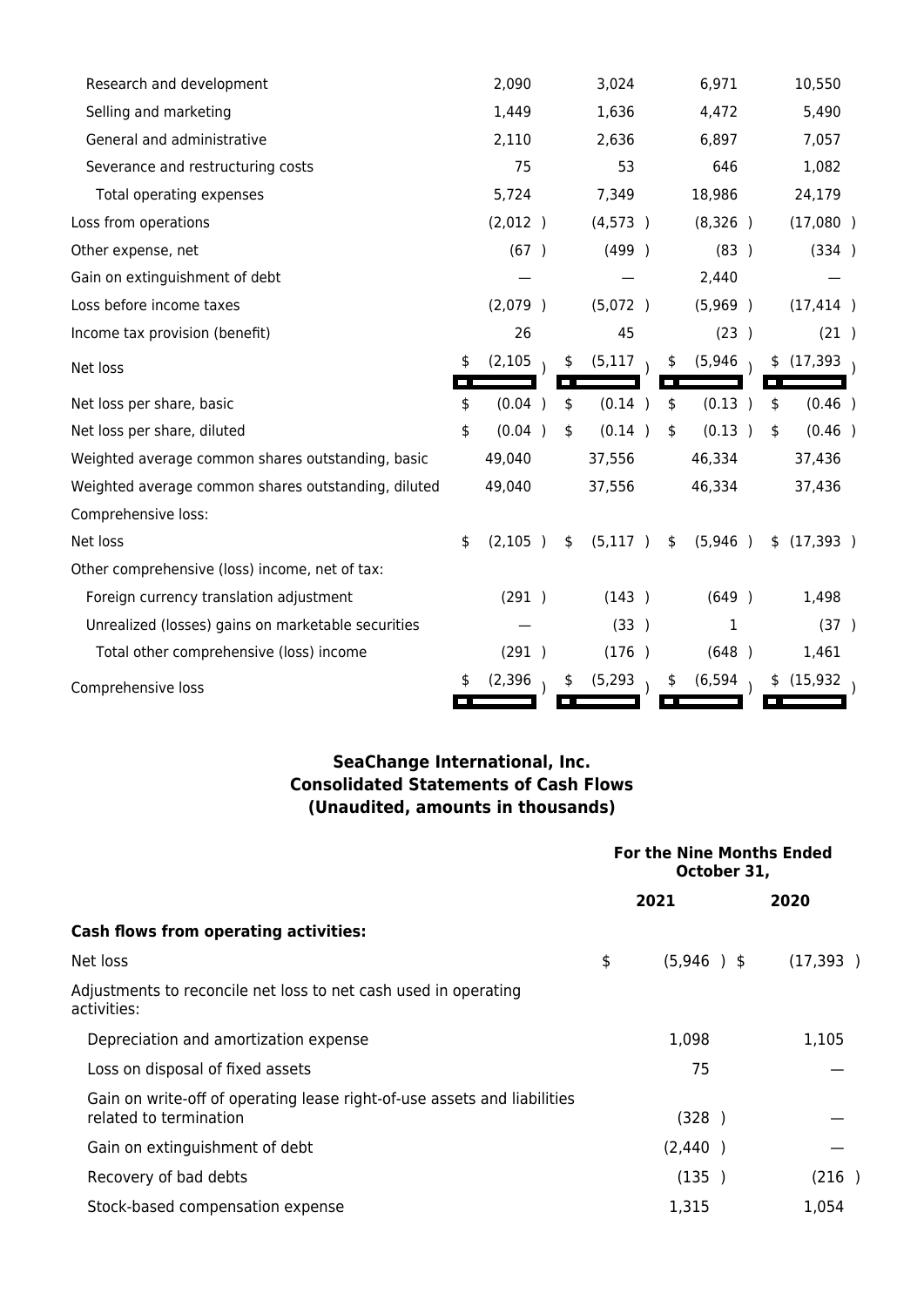| Deferred income taxes                                                    |              | 246         |  |
|--------------------------------------------------------------------------|--------------|-------------|--|
| Realized and unrealized foreign currency transaction loss                | 399          | 1,498       |  |
| Other                                                                    | 1            | (26)        |  |
| Changes in operating assets and liabilities:                             |              |             |  |
| Accounts receivable                                                      | 709          | 7,084       |  |
| Unbilled receivables                                                     | 397          | 4,274       |  |
| Prepaid expenses and other current assets and other assets               | 2,007        | 539         |  |
| Accounts payable                                                         | (93)         | (1,242)     |  |
| Accrued expenses and other liabilities                                   | (230)        | (3,886)     |  |
| Deferred revenue                                                         | (2,329)      | (2,358)     |  |
| Net cash used in operating activities                                    | (5,500)      | (9,321)     |  |
| <b>Cash flows from investing activities:</b>                             |              |             |  |
| Purchases of property and equipment                                      | (78)         | (311)       |  |
| Proceeds from sales and maturities of marketable securities              | 252          | 3,576       |  |
| Net cash provided by investing activities                                | 174          | 3,265       |  |
| <b>Cash flows from financing activities:</b>                             |              |             |  |
| Proceeds from stock option exercises                                     | 137          | 119         |  |
| Proceeds from employee stock purchase plan                               |              | 18          |  |
| Proceeds from issuance of common stock, net of issuance costs            | 17,462       |             |  |
| Repurchases of common stock                                              |              | (80)        |  |
| Proceeds from the Paycheck Protection Program                            |              | 2,413       |  |
| Net cash provided by financing activities                                | 17,599       | 2,470       |  |
| Effect of exchange rate on cash, cash equivalents and restricted cash    | (467)        | (587)       |  |
| Net increase (decrease) in cash, cash equivalents and<br>restricted cash | 11,806       | (4, 173)    |  |
| Cash, cash equivalents and restricted cash at beginning of period        | 6,084        | 9,297       |  |
| Cash, cash equivalents and restricted cash at end of period              | \$<br>17,890 | \$<br>5,124 |  |
| Supplemental disclosure of cash flow information                         |              |             |  |
| Income taxes paid                                                        | \$<br>132    | \$<br>196   |  |
| <b>Non-cash activities:</b>                                              |              |             |  |
| Right-of-use assets obtained in exchange for lease obligations           | \$           | \$<br>987   |  |
| Purchases of property and equipment included in accounts payable         | 72           | \$          |  |

#### **Non-GAAP Measures**

We define non-GAAP loss from operations as U.S. GAAP net loss plus stock-based compensation expenses, amortization of intangible assets, severance and restructuring costs, gain on extinguishment of debt, other expense, net, and income tax (provision) benefit. We discuss non-GAAP loss from operations, including on a per share basis, in our quarterly earnings releases and certain other communications, as we believe non-GAAP operating loss from operations is an important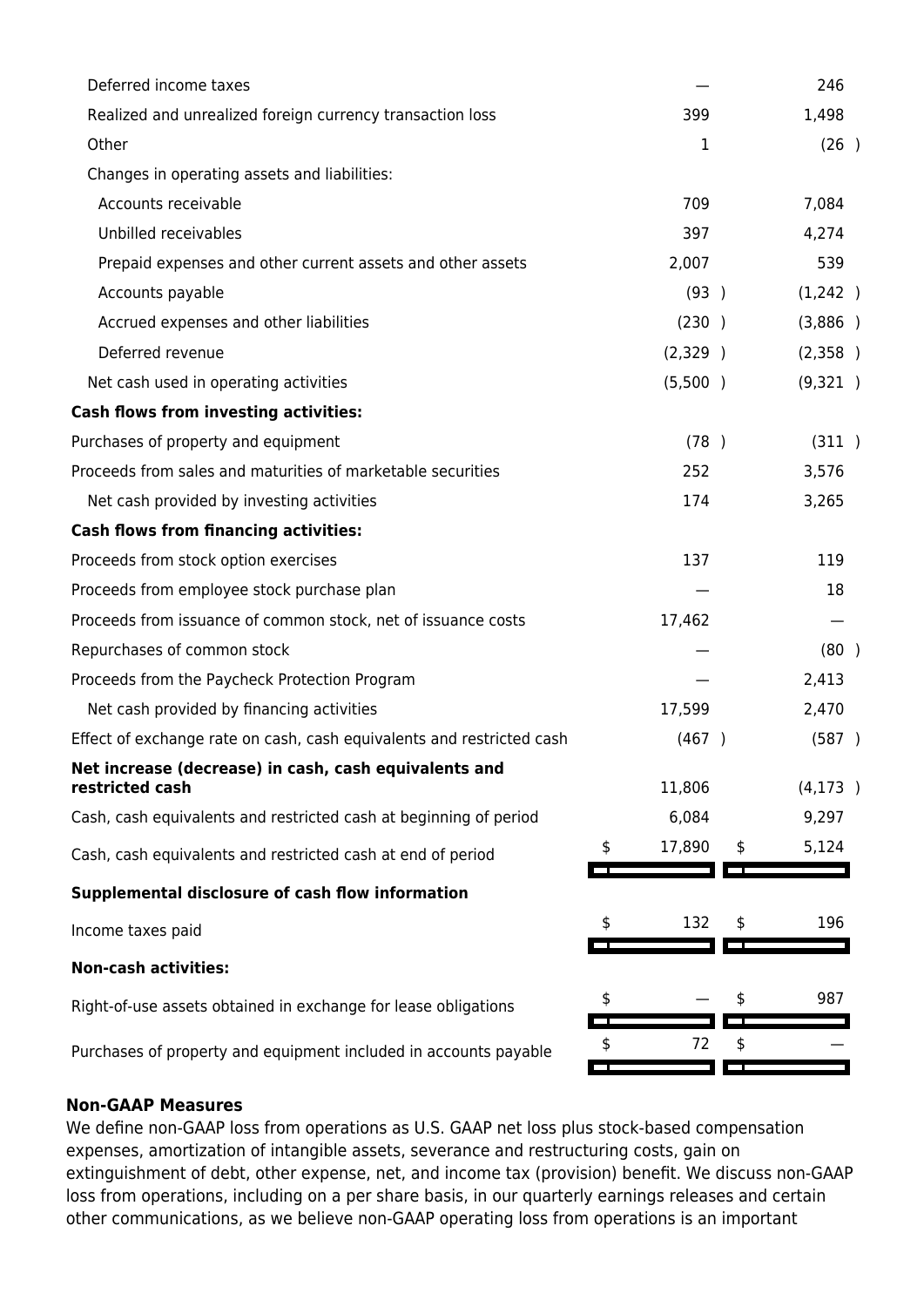measure that is not calculated according to U.S. GAAP. We use non-GAAP loss from operations in internal forecasts and models when establishing internal operating budgets, supplementing the financial results and forecasts reported to our Board of Directors, determining a component of bonus compensation for executive officers and other key employees based on operating performance, and evaluating short-term and long-term operating trends in our operations. We believe that the non-GAAP loss from operations financial measure assists in providing an enhanced understanding of our underlying operational measures to manage the business, to evaluate performance compared to prior periods and the marketplace, and to establish operational goals. We believe that the non-GAAP financial adjustments are useful to investors because they allow investors to evaluate the effectiveness of the methodology and information used by management in our financial and operational decision-making.

Non-GAAP loss from operations is a non-GAAP financial measure and should not be considered in isolation or as a substitute for financial information provided in accordance with U.S. GAAP. This non-GAAP financial measure may not be computed in the same manner as similarly titled measures used by other companies. We expect to continue to incur expenses similar to the financial adjustments described above in arriving at non-GAAP loss from operations and investors should not infer from our presentation of this non-GAAP financial measure that these costs are unusual, infrequent or nonrecurring. The following table includes the reconciliations of our U.S. GAAP loss from operations, the most directly comparable U.S. GAAP financial measure, to our non-GAAP loss from operations for the three and nine months ended October 31, 2021.

#### **SeaChange International, Inc. Fiscal Year Reconciliation of GAAP to Non-GAAP (Unaudited, amounts in thousands, except per share data)**

|                                                                  | <b>For the Three Months</b><br><b>Ended October 31,</b> |           |  |                | <b>For the Nine Months</b><br><b>Ended October 31,</b> |                           |                |  |  |  |  |
|------------------------------------------------------------------|---------------------------------------------------------|-----------|--|----------------|--------------------------------------------------------|---------------------------|----------------|--|--|--|--|
|                                                                  |                                                         | 2021      |  | 2020           | 2021                                                   |                           | 2020           |  |  |  |  |
|                                                                  | (Amounts in<br>thousands)                               |           |  |                |                                                        | (Amounts in<br>thousands) |                |  |  |  |  |
| GAAP net loss                                                    |                                                         | \$(2,105) |  | \$ (5, 117)    | \$ (5,946)                                             | $\mathcal{L}$             | \$(17,393)     |  |  |  |  |
| Other expense, net                                               |                                                         | (67)      |  | (499)          | (83)                                                   |                           | (334)          |  |  |  |  |
| Gain on extinguishment of debt                                   |                                                         |           |  |                | 2,440                                                  |                           |                |  |  |  |  |
| Income tax (provision) benefit                                   |                                                         | (26)      |  | (45)           | 23                                                     |                           | 21             |  |  |  |  |
| GAAP loss from operations                                        | \$                                                      | (2,012)   |  | (4,573)<br>\$  | (8,326)<br>\$                                          |                           | \$(17,080)     |  |  |  |  |
| Amortization of intangible assets                                |                                                         | 304       |  | 308            | 930                                                    |                           | 891            |  |  |  |  |
| Stock-based compensation                                         |                                                         | 274       |  | 437            | 1,315                                                  |                           | 1,054          |  |  |  |  |
| Severance and restructuring costs                                |                                                         | 75        |  | 53             | 646                                                    |                           | 1,082          |  |  |  |  |
| Non-GAAP loss from operations                                    | \$                                                      | (1, 359)  |  | (3, 775)<br>\$ | (5, 435)<br>\$                                         |                           | (14,053)<br>\$ |  |  |  |  |
| Non-GAAP loss from operations, basic per share                   |                                                         | (0.03)    |  | (0.10)         | (0.12)                                                 |                           | (0.38)         |  |  |  |  |
| Non-GAAP loss from operations, diluted per share                 |                                                         | (0.03)    |  | (0.10)         | (0.12)                                                 |                           | (0.38)         |  |  |  |  |
| Weighted average common shares outstanding, basic per<br>share   |                                                         | 49,040    |  | 37,556         | 46,334                                                 |                           | 37,436         |  |  |  |  |
| Weighted average common shares outstanding, diluted<br>per share |                                                         | 49,040    |  | 37,556         | 46,334                                                 |                           | 37,436         |  |  |  |  |